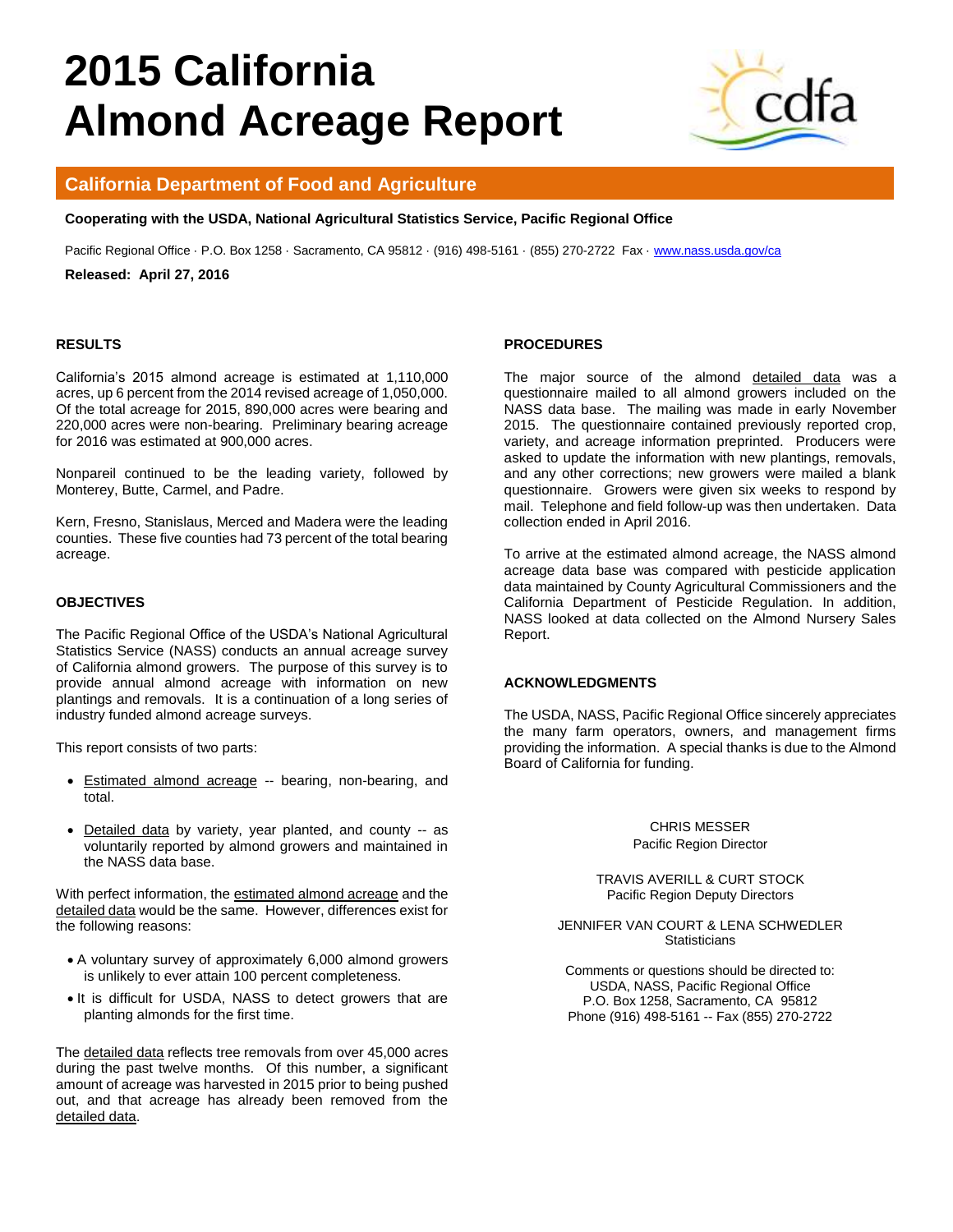| County             | 1986 &<br>Earlier | 1987           | 1988        | 1989         | 1990           | 1991        | 1992        | 1993        | 1994        | 1995        | 1996        | 1997        | 1998           | 1999        | 2000           | 2001        |
|--------------------|-------------------|----------------|-------------|--------------|----------------|-------------|-------------|-------------|-------------|-------------|-------------|-------------|----------------|-------------|----------------|-------------|
| <b>Butte</b>       | 4,322             | 131            | 469         | 163          | 592            | 424         | 931         | 526         | 856         | 1,721       | 2,523       | 1,445       | 1,798          | 1,168       | 1,696          | 959         |
| Calaveras          | 10                | $\mathbf 0$    | $\mathbf 0$ | $\mathbf 0$  | 0              | $\mathbf 0$ | $\mathbf 0$ | $\mathbf 0$ | $\mathbf 0$ | $\mathbf 0$ | $\mathbf 0$ | $\mathbf 0$ | $\mathbf 0$    | $\mathbf 0$ | $\mathbf 0$    | $\mathbf 0$ |
| Colusa             | 1,638             | 202            | 177         | 525          | 577            | 126         | 138         | 483         | 1,594       | 1,181       | 886         | 1,437       | 1,990          | 1,842       | 1,270          | 1,862       |
| Contra Costa       | 12                | $\mathbf 0$    | $\mathbf 0$ | 0            | 0              | $\mathbf 0$ | $\mathbf 0$ | $\mathbf 0$ | $\mathbf 0$ | $\mathbf 0$ | $\mathbf 0$ | $\mathbf 0$ | $\mathbf 0$    | $\mathbf 0$ | $\overline{1}$ | $\mathbf 0$ |
| Fresno             | 2,948             | 830            | 210         | 816          | 3.018          | 549         | 770         | 1,745       | 2,575       | 4,304       | 3,669       | 5,557       | 4,485          | 5,874       | 4,815          | 3,934       |
| Glenn              | 1,253             | 89             | 85          | 340          | 322            | 244         | 292         | 567         | 2,197       | 2,591       | 1,812       | 788         | 3,410          | 3,029       | 1,738          | 1,632       |
| Kern               | 1,454             | 277            | 588         | 746          | 1,768          | 963         | 856         | 3,009       | 4,089       | 5,050       | 5,473       | 6,940       | 12,758         | 10,156      | 4,073          | 1,974       |
| Kings              | 30                | 16             | $\mathbf 0$ | 17           | 0              | 0           | $\mathbf 0$ | 25          | 44          | 162         | 30          | 91          | 1,382          | 140         | 149            | 638         |
| Madera             | 5,591             | 504            | 680         | 566          | 1,064          | 1,199       | 868         | 1,290       | 2,360       | 2,415       | 3,103       | 3,613       | 3,003          | 1,493       | 1,205          | 2,140       |
| Merced             | 9,610             | 936            | 1,226       | 1.616        | 2,025          | 1.871       | 2,053       | 1,524       | 4.161       | 4,429       | 4,301       | 5,203       | 4,972          | 3,591       | 3,898          | 2,703       |
| Placer             | 16                | $\mathbf 0$    | 0           | 0            | 0              | $\mathbf 0$ | $\mathbf 0$ | $\mathbf 0$ | $\mathbf 0$ | $\mathbf 0$ | $\mathbf 0$ | $\mathbf 0$ | $\overline{7}$ | 0           | 0              | $\mathbf 0$ |
| Riverside          | $\mathbf 0$       | $\mathbf 0$    | 0           | $\mathbf 0$  | 0              | $\mathbf 0$ | $\Omega$    | $\Omega$    | $\mathbf 0$ | $\mathbf 0$ | $\mathbf 0$ | $\mathbf 0$ | $\mathbf 0$    | $\mathbf 0$ | $\Omega$       | $\mathbf 0$ |
| Sacramento         | 8                 | $\mathbf 0$    | $\mathbf 0$ | $\mathbf 0$  | 0              | $\mathbf 0$ | $\Omega$    | $\mathbf 0$ | $\mathbf 0$ | $\mathbf 0$ | $\mathbf 0$ | 0           | $\mathbf 0$    | $\mathbf 0$ | $\Omega$       | 0           |
| San Joaquin        | 4,013             | 430            | 470         | 432          | 828            | 366         | 663         | 1,025       | 1,081       | 1,331       | 1,694       | 1,201       | 1,803          | 1,519       | 1,689          | 1,170       |
| San Luis Obisp     | 788               | $\mathbf 0$    | 3           | $\mathbf 0$  | $\overline{2}$ | $\mathbf 0$ | 0           | 0           | $\mathbf 0$ | 0           | $\mathbf 0$ | $\mathbf 0$ | $\mathbf 0$    | $\mathbf 0$ | 5              | $\mathbf 0$ |
| Santa Clara        | $\mathbf 0$       | $\mathbf 0$    | $\mathbf 0$ | 0            | 0              | $\mathbf 0$ | $\mathbf 0$ | $\mathbf 0$ | $\mathbf 0$ | $\mathbf 0$ | $\mathbf 0$ | $\mathbf 0$ | $\mathbf 0$    | $\mathbf 0$ | $\mathbf 0$    | $\mathbf 0$ |
| Solano             | 259               | 5              | 40          | 0            | 0              | 0           | $\Omega$    | $\Omega$    | 35          | 151         | 110         | 152         | 166            | 193         | 196            | 91          |
| Stanislaus         | 8,043             | 687            | 1,334       | 1,218        | 2,107          | 1.883       | 2,593       | 2,271       | 4,826       | 4,571       | 3,143       | 5,285       | 6,036          | 4,327       | 3,561          | 3,031       |
| Sutter             | 696               | 44             | 14          | 56           | 16             | 63          | 36          | 108         | 84          | 111         | 129         | 328         | 558            | 349         | 154            | 117         |
| Tehama             | 672               | 90             | 29          | 11           | 0              | 40          | 11          | 230         | 256         | 288         | 494         | 250         | 639            | 428         | 306            | 190         |
| Tulare             | 657               | 38             | 25          | 165          | 75             | 240         | 574         | 330         | 373         | 578         | 913         | 851         | 675            | 1,275       | 764            | 342         |
| Yolo               | 1,776             | 24             | 39          | 52           | 37             | 34          | 55          | 101         | 40          | 229         | 423         | 344         | 284            | 314         | 224            | 271         |
| Yuba               | 24                | $\overline{1}$ | 8           | $\mathbf{1}$ | 0              | 54          | 3           | 0           | $\mathbf 0$ | 0           | 144         | 0           | 173            | 118         | $\mathbf 0$    | 27          |
| All Others         | $\overline{4}$    | $\mathbf 0$    | $\mathbf 0$ | $\mathbf 0$  | 0              | 0           | $\mathbf 0$ | $\mathbf 0$ | $\mathbf 0$ | $\mathbf 0$ | $\mathbf 0$ | $\mathbf 0$ | $\mathbf 0$    | $\mathbf 0$ | $\mathbf 0$    | $\mathbf 0$ |
| <b>State Total</b> | 43,821            | 4,302          | 5,396       | 6,723        | 12,430         | 8,056       | 9,842       | 13,233      | 24,571      | 29,111      | 28,848      | 33,484      | 44,138         | 35,815      | 25,744         | 21,080      |

## **2015 ALMOND ACREAGE BY COUNTY, BY YEAR PLANTED a/**

a/ Totals may not add due to rounding.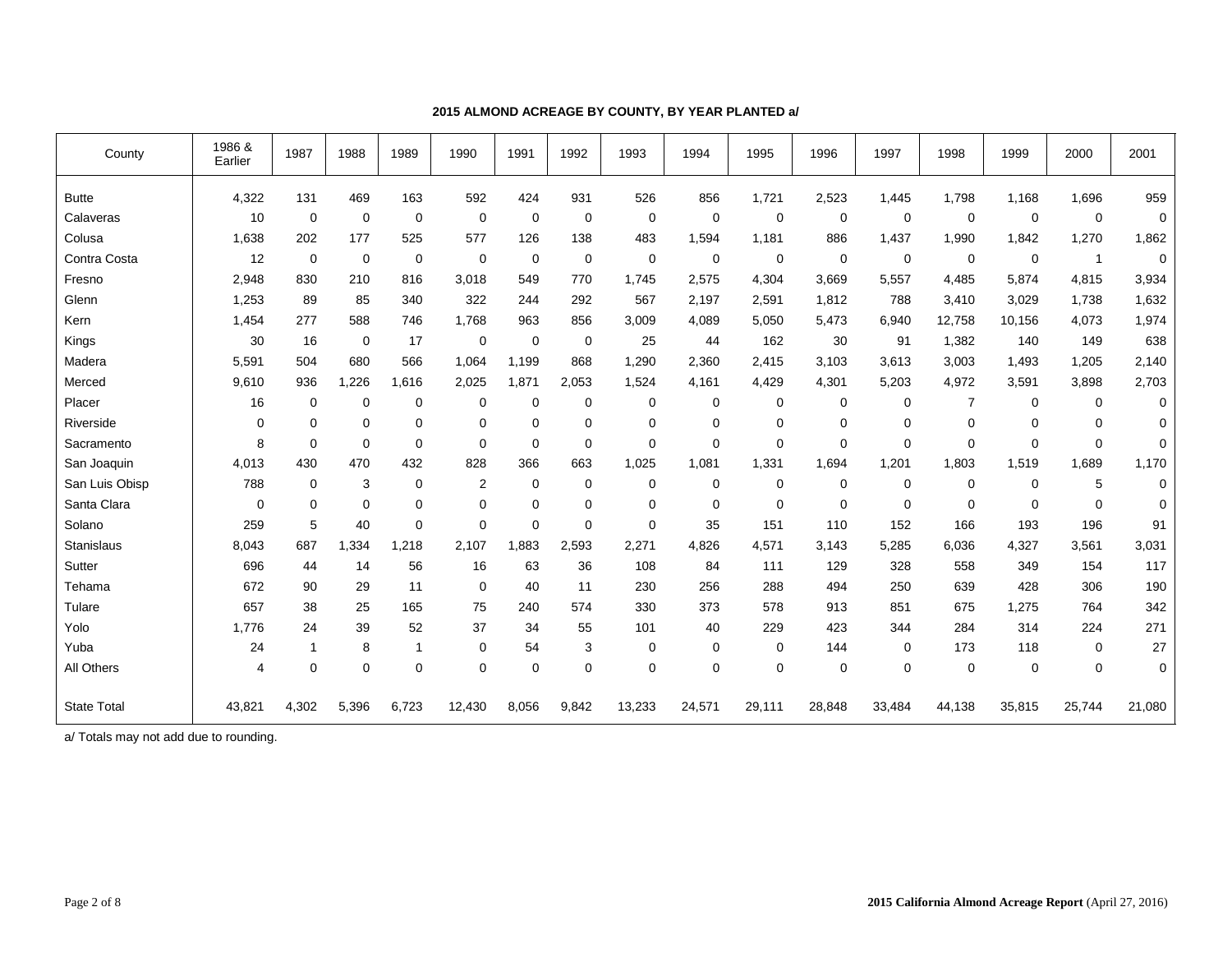|                    |             |              |             |             |              |             |             |             |             |             |          |              |             |              |         | Acres standing in 2015 b/ |         |
|--------------------|-------------|--------------|-------------|-------------|--------------|-------------|-------------|-------------|-------------|-------------|----------|--------------|-------------|--------------|---------|---------------------------|---------|
| County             | 2002        | 2003         | 2004        | 2005        | 2006         | 2007        | 2008        | 2009        | 2010        | 2011        | 2012     | 2013         | 2014        | 2015         | Bearing | Non-<br>bearing           | Total   |
| <b>Butte</b>       | 722         | 870          | 1,522       | 1,064       | 1,403        | 522         | 607         | 911         | 1,458       | 955         | 760      | 333          | 493         | 406          | 30,517  | 1,231                     | 31,748  |
| Calaveras          | $\Omega$    | $\mathbf 0$  | $\mathbf 0$ | $\mathbf 0$ | 0            | 0           | $\mathbf 0$ | 0           | 0           | 0           | 0        | $\bf{0}$     | $\mathbf 0$ | $\mathbf{0}$ | 11      | $\bf{0}$                  | 11      |
| Colusa             | 750         | 2,102        | 2.607       | 5.171       | 3.759        | 1,985       | 888         | 2,294       | 970         | 2,104       | 1,010    | 974          | 1,178       | 1,564        | 39,565  | 3,717                     | 43,282  |
| Contra Costa       | $\mathbf 0$ | $\mathbf 0$  | $\mathbf 0$ | 0           | $\mathbf{1}$ | 0           | $\mathbf 0$ | 0           | $\mathbf 0$ | $\mathbf 0$ | 0        | $\bf{0}$     | $\mathbf 0$ | $\mathbf{0}$ | 14      | $\mathbf{0}$              | 14      |
| Fresno             | 3,364       | 4.472        | 7,740       | 11,754      | 11,732       | 5,083       | 4,391       | 3,480       | 3,805       | 5,054       | 4,023    | 4,024        | 4,838       | 6,690        | 110,995 | 15,552                    | 26,547  |
| Glenn              | 1,050       | 707          | 1,979       | 1.656       | 3,114        | 982         | 1,155       | 1,599       | 823         | 693         | 726      | 865          | 766         | 571          | 34,872  | 2,201                     | 37,073  |
| Kern               | 1.705       | 1.904        | 12.580      | 19.963      | 14,062       | 4.233       | 5,616       | 3.493       | 3,613       | 5,441       | 2,186    | 5,795        | 4,186       | 2,785        | 134,968 | 12,767                    | 147,735 |
| Kings              | 36          | 18           | 449         | 667         | 1,269        | 388         | 807         | 563         | 518         | 241         | 128      | 239          | 184         | 693          | 7,807   | 1,116                     | 8,923   |
| Madera             | 1,375       | 2.768        | 5.021       | 4,917       | 6.472        | 6,127       | 5,815       | 5,686       | 3,283       | 3,170       | 3,366    | 3,941        | 3,825       | 2,273        | 79,092  | 10,039                    | 89,131  |
| Merced             | 2,737       | 3,451        | 5,419       | 6,138       | 7,119        | 4,838       | 4,385       | 2,758       | 3,166       | 2,572       | 3,317    | 2,234        | 3,784       | 3,191        | 100,017 | 9,210                     | 109,227 |
| Placer             | 0           | $\mathbf 0$  | $\mathbf 0$ | 0           | 0            | 0           | $\mathbf 0$ | 0           | 0           | 22          | 0        | $\bf{0}$     | $\bf{0}$    | $\mathbf{0}$ | 46      | $\bf{0}$                  | 46      |
| Riverside          | $\mathbf 0$ | $\mathbf 0$  | $\mathbf 0$ | 0           | 0            | $\mathbf 0$ | 230         | $\mathbf 0$ | $\mathbf 0$ | $\mathbf 0$ | 0        | $\bf{0}$     | $\mathbf 0$ | $\mathbf{0}$ | 230     | $\bf{0}$                  | 230     |
| Sacramento         | $\Omega$    | $\mathbf 0$  | $\mathbf 0$ | $\mathbf 0$ | $\Omega$     | $\Omega$    | 25          | $\mathbf 0$ | $\Omega$    | $\mathbf 0$ | 0        | $\mathbf{0}$ | 15          | 65           | 33      | 80                        | 112     |
| San Joaquin        | 1,073       | 1.129        | 1,707       | 1.782       | 1,357        | 1.466       | 1.758       | 1,193       | 1,024       | 1,735       | 1,653    | 1,896        | 1,691       | 1,522        | 35,591  | 5,108                     | 40,699  |
| San Luis Obisp     | 0           | 0            | 5           | 0           | 0            | 0           | 0           | 0           | 0           | 0           | 0        | $\bf{0}$     | $\bf{0}$    | $\mathbf{0}$ | 803     | $\bf{0}$                  | 803     |
| Santa Clara        | $\Omega$    | $\mathbf 0$  | $\mathbf 0$ | $\mathbf 0$ | 0            | 0           | 47          | $\mathbf 0$ | 0           | $\mathbf 0$ | 0        | $\bf{0}$     | $\mathbf 0$ | $\bf{0}$     | 47      | $\bf{0}$                  | 47      |
| Solano             | 154         | 33           | 78          | 243         | 296          | 57          | 32          | 144         | 51          | 55          | 32       | 190          | 459         | 369          | 2,574   | 1,017                     | 3,591   |
| Stanislaus         | 4,066       | 2,622        | 4,971       | 9.618       | 5.419        | 3,877       | 5,531       | 4,211       | 3,935       | 3,523       | 3,425    | 3,853        | 3,597       | 2,459        | 106,114 | 9,910                     | 116,024 |
| Sutter             | 87          | 73           | 238         | 419         | 431          | 178         | 121         | 91          | 287         | 119         | 61       | 17           | 132         | 316          | 4,967   | 465                       | 5,432   |
| Tehama             | 387         | 449          | 514         | 364         | 342          | 208         | 136         | 266         | 704         | 140         | 316      | 18           | 291         | 109          | 7,759   | 418                       | 8,177   |
| Tulare             | 624         | 721          | 1,137       | 3,432       | 2,463        | 1,353       | 1,409       | 992         | 2,557       | 1,068       | 1,098    | 1,164        | 1,665       | 1,682        | 24,725  | 4,511                     | 29,236  |
| Yolo               | 197         | 165          | 1,362       | 456         | 513          | 420         | 433         | 422         | 494         | 780         | 503      | 608          | 722         | 1,089        | 9,990   | 2,419                     | 12,409  |
| Yuba               | 67          | $\mathbf 0$  | 161         | 0           | 165          | 0           | 19          | 0           | 6           | 30          | 0        | $\bf{0}$     | 25          | 10           | 1,000   | 35                        | 1,035   |
| All Others         | $\mathbf 0$ | $\mathbf{1}$ | $\mathbf 0$ | 0           | $\mathbf 0$  | $\mathbf 0$ | $\Omega$    | $\mathbf 0$ | $\mathbf 0$ | $\mathbf 0$ | $\Omega$ | $\Omega$     | $\bf{0}$    | $\bf{0}$     | 5       | $\mathbf{0}$              | 5       |
|                    |             |              |             |             |              |             |             |             |             |             |          |              |             |              |         |                           |         |
| <b>State Total</b> | 18,393      | 21,483       | 47.488      | 67,643      | 59,916       | 31,716      | 33,404      | 28,103      | 26,694      | 27,704      | 22,604   | 26,149       | 27.850      | 25.795       | 731,742 | 79,795                    | 811,537 |

## **2015 ALMOND ACREAGE BY COUNTY, BY YEAR PLANTED (Continued) a/**

a/ Totals may not add due to rounding.

b/ Shaded/bold area represents non-bearing years, 2013-2015.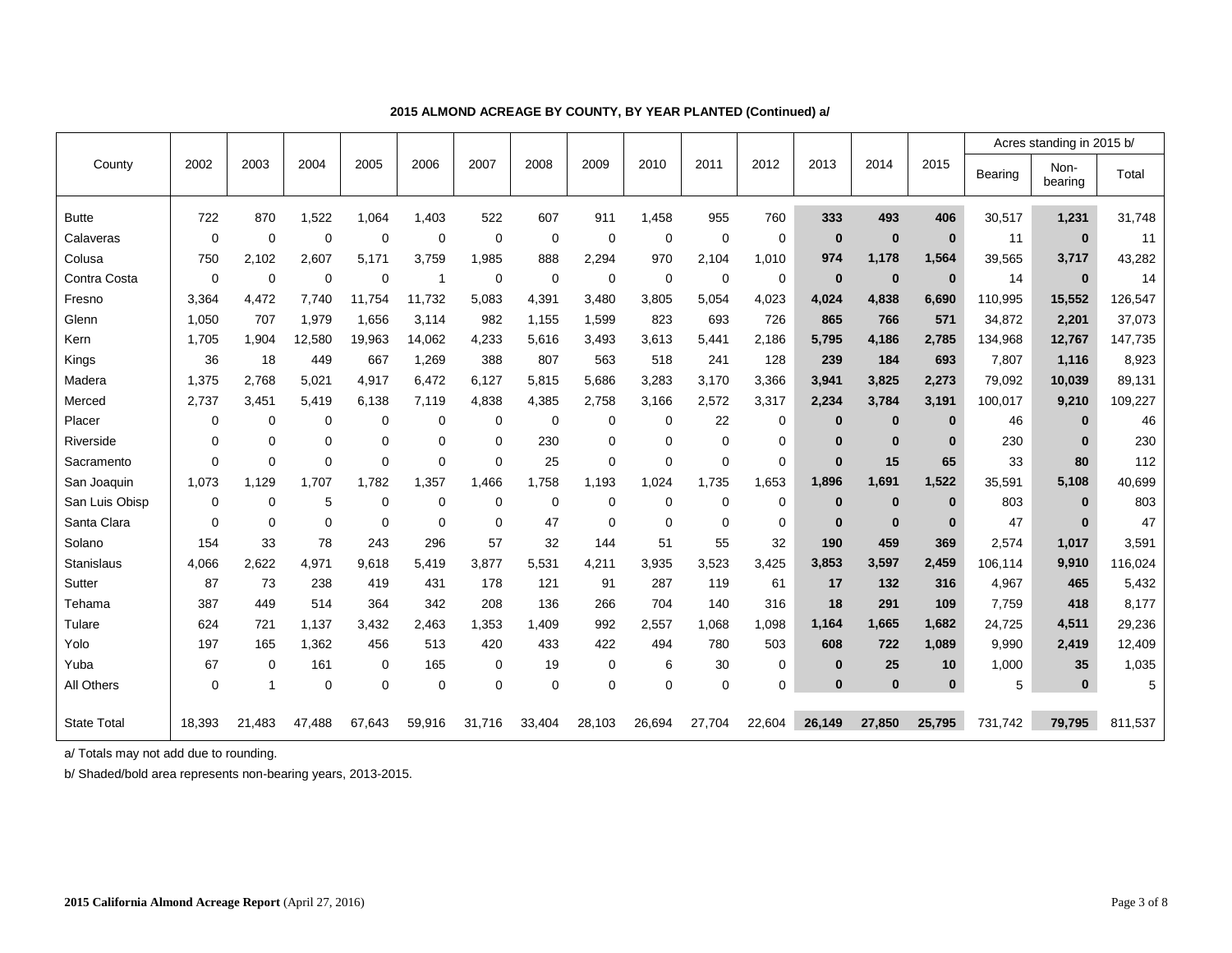#### **ALMOND ACREAGE AS OF 2015 -- VARIETIES AND AGE GROUPS -- STATE SUMMARY**

#### **ACREAGE PLANTED DURING YEARS SHOWN AND STANDING IN 2015 a/**

| Variety              | 1986 &<br>Earlier | 1987             | 1988           | 1989        | 1990           | 1991        | 1992        | 1993           | 1994        | 1995           | 1996        | 1997        | 1998         | 1999        | 2000        | 2001           |
|----------------------|-------------------|------------------|----------------|-------------|----------------|-------------|-------------|----------------|-------------|----------------|-------------|-------------|--------------|-------------|-------------|----------------|
| Aldrich              | 66                | 16               | $\overline{7}$ | 44          | 48             | 46          | 136         | 226            | 517         | 673            | 846         | 833         | 1,491        | 1,030       | 954         | 561            |
| Avalon               | $\mathbf 0$       | $\mathbf 0$      | $\mathbf 0$    | $\mathbf 0$ | $\Omega$       | $\Omega$    | 5           | $\mathbf 0$    | 5           | $\overline{1}$ | 10          | 25          | 28           | 96          | 253         | 343            |
| <b>Butte</b>         | 1,304             | 394              | 534            | 678         | 1,414          | 1,109       | 1,166       | 1,906          | 3,611       | 5,603          | 5,775       | 7,081       | 7,537        | 5,416       | 3,868       | 2,040          |
| Carmel               | 9,656             | 1,138            | 1,342          | 1,716       | 2,841          | 1,743       | 1,973       | 2,370          | 3,605       | 3,230          | 3,306       | 3,779       | 4,934        | 2,677       | 3,149       | 3,182          |
| Folsom               | $\mathbf 0$       | 0                | $\mathbf 0$    | $\mathbf 0$ | 0              | 0           | 0           | $\overline{1}$ | $\mathbf 0$ | 3              | 0           | $\mathbf 0$ | $\mathbf 0$  | 0           | $\mathbf 0$ | $\mathbf 0$    |
| Fritz                | 1,088             | 204              | 248            | 177         | 460            | 298         | 229         | 423            | 1,136       | 1,014          | 1,088       | 1,686       | 1,878        | 2,226       | 1,055       | 1,144          |
| Hashem               | 30                | 0                | $\mathbf 0$    | 33          | 18             | 0           | 0           | $\mathbf 0$    | $\mathbf 0$ | 51             | 37          | 74          | 19           | 0           | $\mathbf 0$ | $\mathbf 0$    |
| Independence         | 0                 | $\mathbf 0$      | $\mathbf 0$    | $\mathbf 0$ | $\mathbf 0$    | $\mathbf 0$ | 0           | $\mathbf 0$    | $\mathbf 0$ | 27             | 0           | $\mathbf 0$ | 27           | $\mathbf 0$ | $\mathbf 0$ | $\mathbf 0$    |
| Kapareil             | 8                 | $\mathbf 0$      | $\mathbf 0$    | $\mathbf 0$ | $\mathbf 0$    | 50          | 0           | 60             | 101         | 85             | 0           | $\mathbf 0$ | 10           | $\Omega$    | 0           | $\mathbf 0$    |
| Livingston           | 5                 | 10               | 48             | 18          | 68             | 73          | 21          | 13             | 125         | 164            | 140         | 309         | 415          | 229         | 34          | 33             |
| Marchini             | 3                 | 0                | $\mathbf 0$    | $\mathbf 0$ | 11             | $\mathbf 0$ | 0           | 0              | 0           | 0              | $\mathbf 0$ | $\mathbf 0$ | 11           | $\Omega$    | $\mathbf 0$ | $\mathbf 0$    |
| Merced               | 362               | 1                | $\mathbf{1}$   | 17          | $\overline{4}$ | 1           | $\mathbf 1$ | $\Omega$       | 8           | 14             | 19          | $\Omega$    | $\mathbf{1}$ | $\Omega$    | $\Omega$    | 12             |
| Mono                 | 165               | $\mathbf 0$      | $\mathbf 0$    | 12          | $\Omega$       | $\mathbf 0$ | 0           | $\Omega$       | $\Omega$    | $\mathbf 0$    | 0           | $\mathbf 0$ | $\Omega$     | $\Omega$    | $\Omega$    | 21             |
| Monterey             | 1,017             | 202              | 146            | 260         | 616            | 382         | 462         | 617            | 1,856       | 1,487          | 1,809       | 2,487       | 3,954        | 3,966       | 2,311       | 2,411          |
| Morley               | 8                 | 0                | $\mathbf 0$    | $\mathbf 0$ | 0              | 33          | 20          | 15             | 49          | 30             | 48          | 0           | $\mathbf{1}$ | 0           | 52          | 26             |
| Ne Plus Ultra        | 981               | 18               | 25             | 28          | 110            | 16          | 35          | 32             | 80          | 32             | 59          | 32          | 21           | 44          | 43          | $\overline{4}$ |
| Nonpareil            | 18,830            | 1,419            | 1,785          | 2,389       | 4,393          | 2,836       | 3,575       | 4,839          | 8,874       | 9,396          | 9,259       | 9,983       | 14,299       | 12,816      | 8,954       | 8,770          |
| Padre                | 162               | 150              | 174            | 268         | 614            | 559         | 490         | 789            | 1,776       | 3,379          | 3,291       | 3,858       | 4,935        | 3,823       | 2,468       | 974            |
| Peerless             | 1.739             | 50               | 83             | 81          | 82             | 68          | 74          | 95             | 220         | 309            | 228         | 83          | 155          | 325         | 128         | 56             |
| <b>Price Cluster</b> | 3,419             | 243              | 222            | 375         | 534            | 265         | 558         | 406            | 391         | 476            | 345         | 259         | 869          | 463         | 571         | 343            |
| Ruby                 | 653               | 80               | 246            | 90          | 81             | 59          | 53          | 63             | 46          | 57             | 54          | 206         | 137          | 19          | 217         | 36             |
| Savana               | 9                 | $\mathbf 0$      | $\mathbf 0$    | $\mathbf 0$ | $\Omega$       | 33          | 20          | 15             | 43          | 89             | 49          | $\mathbf 0$ | $\Omega$     | $\Omega$    | 35          | 19             |
| Sonora               | 91                | 25               | 89             | 283         | 447            | 123         | 449         | 558            | 1,119       | 1,581          | 1,260       | 842         | 1,581        | 1,628       | 508         | 583            |
| Supareil             | $\mathbf 0$       | $\boldsymbol{0}$ | $\mathbf 0$    | $\mathbf 0$ | 0              | 0           | 0           | $\mathbf 0$    | $\mathbf 0$ | 0              | 0           | $\mathbf 0$ | $\mathbf 0$  | 0           | 15          | 0              |
| Texas/Mission        | 2,951             | 230              | 356            | 132         | 383            | 264         | 197         | 559            | 657         | 874            | 803         | 1,207       | 957          | 442         | 303         | 76             |
| Thompson             | 526               | 41               | 20             | 11          | $\mathbf 0$    | $\mathbf 0$ | 20          |                | 9           | $\overline{1}$ | 17          | $\mathbf 0$ | $\Omega$     | $\Omega$    | $\Omega$    | $\mathbf{1}$   |
| Tokyo                | 67                | 21               | 6              | 16          | $\mathbf 0$    | $\mathbf 0$ | 0           | $\mathbf 0$    | $\mathbf 0$ | $\mathbf 0$    | 10          | $\mathbf 0$ | 79           | $\mathbf 0$ | 47          | 13             |
| Winters              | 0                 | $\mathbf 0$      | $\mathbf 0$    | $\mathbf 0$ | $\overline{7}$ | 0           | 0           | 1              | $\mathbf 0$ | 0              | 0           | $\mathbf 0$ | $\mathbf 0$  | $\mathbf 0$ | 35          | $\mathbf{1}$   |
| Wood Colony          | 13                | 14               | 58             | 78          | 273            | 53          | 298         | 230            | 310         | 472            | 365         | 700         | 659          | 534         | 663         | 378            |
| All Others           | 668               | 48               | 11             | 19          | 27             | 44          | 61          | 16             | 35          | 64             | 31          | 42          | 141          | 82          | 82          | 54             |
| <b>State Total</b>   | 43,821            | 4,302            | 5,396          | 6,723       | 12,430         | 8,056       | 9,842       | 13,233         | 24,571      | 29,111         | 28,848      | 33,484      | 44,138       | 35,815      | 25,744      | 21,080         |

a/ Totals may not add due to rounding.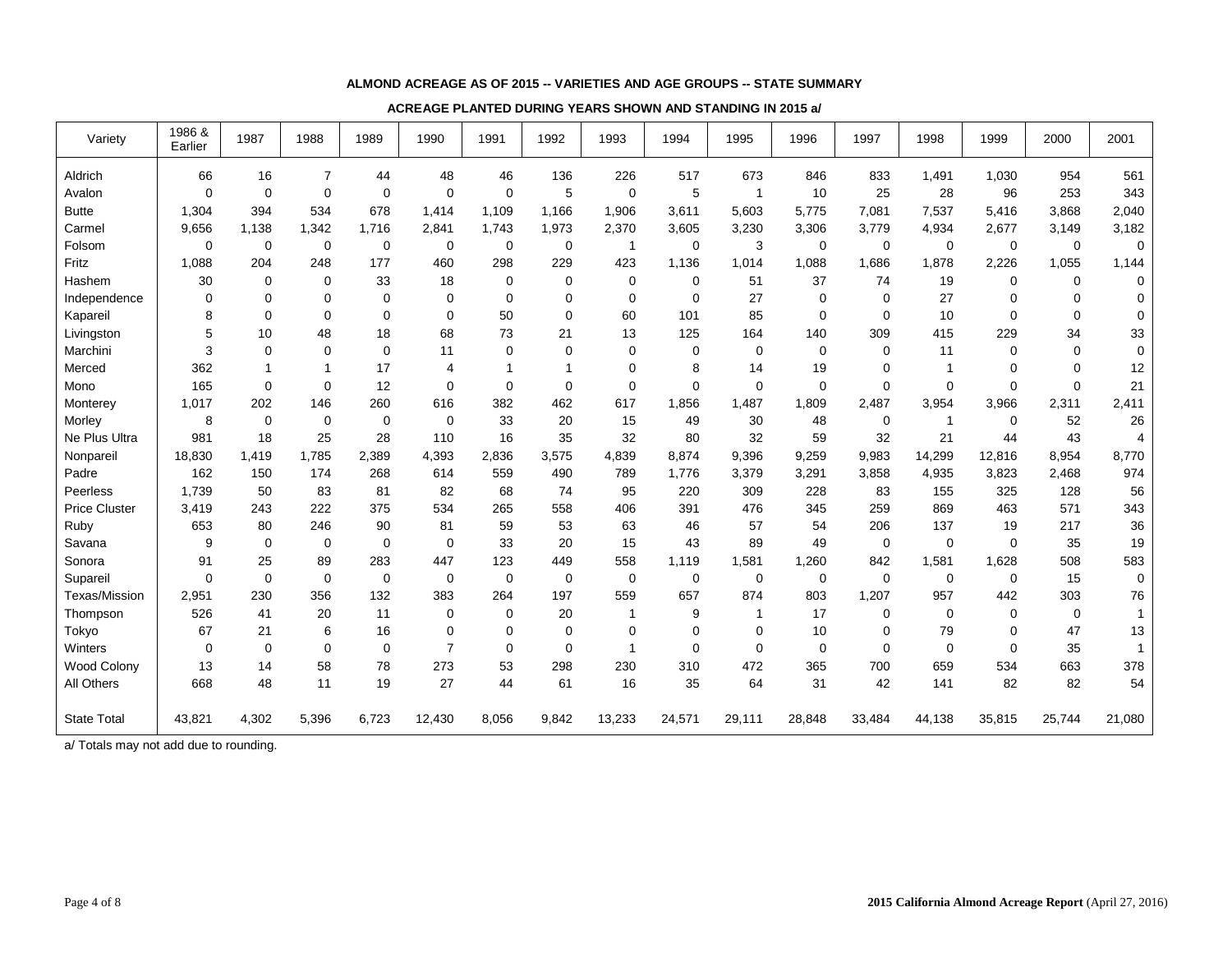#### **ALMOND ACREAGE AS OF 2015 -- VARIETIES AND AGE GROUPS -- STATE SUMMARY**

**ACREAGE PLANTED DURING YEARS SHOWN AND STANDING IN 2015 (Continued) a/**

|                      |             |                |                         |                |             |                |                  |             |             |             |             |          |              |                |         | Acres standing in 2015 b/ |         |
|----------------------|-------------|----------------|-------------------------|----------------|-------------|----------------|------------------|-------------|-------------|-------------|-------------|----------|--------------|----------------|---------|---------------------------|---------|
| Variety              | 2002        | 2003           | 2004                    | 2005           | 2006        | 2007           | 2008             | 2009        | 2010        | 2011        | 2012        | 2013     | 2014         | 2015           | Bearing | Non-<br>bearing           | Total   |
| Aldrich              | 428         | 546            | 1,834                   | 2,310          | 1,554       | 620            | 1,053            | 1,229       | 1,352       | 1,283       | 1,329       | 1,547    | 1,374        | 1,413          | 21,030  | 4,334                     | 25,365  |
| Avalon               | 332         | 367            | 407                     | 411            | 427         | 137            | 68               | 150         | 49          | 120         | 14          | $\bf{0}$ | 10           | 27             | 3,245   | 37                        | 3,283   |
| <b>Butte</b>         | 1,247       | 1.296          | 3.822                   | 8.325          | 8,266       | 4,819          | 4,151            | 1.676       | 641         | 577         | 440         | 577      | 467          | 413            | 84.694  | 1.457                     | 86,152  |
| Carmel               | 2,546       | 2.993          | 4.724                   | 4,078          | 3,613       | 2,025          | 1,612            | 1,972       | 1,572       | ,251        | 1.165       | 1,324    | 1,051        | 886            | 78.188  | 3,261                     | 81,449  |
| Folsom               | $\mathbf 0$ | $\mathbf 0$    | $\mathbf 0$             | $\mathbf 0$    | 56          | 11             | 19               | 28          | 116         | 242         | 12          | 123      | $\bf{0}$     | $\bf{0}$       | 488     | 124                       | 611     |
| Fritz                | 1,322       | 1,526          | 3,437                   | 5,065          | 4,190       | 2,603          | 1,673            | 1,355       | 1,482       | 994         | 555         | 1,164    | 271          | 536            | 38,555  | 1,970                     | 40,526  |
| Hashem               | $\mathbf 0$ | 25             | 40                      | 22             | 12          | $\mathbf 0$    | $\boldsymbol{0}$ | $\mathbf 0$ | $\mathbf 0$ | $\mathbf 0$ | 20          | $\bf{0}$ | 19           | $\bf{0}$       | 381     | 19                        | 400     |
| Independence         | $\mathbf 0$ | $\overline{2}$ | 14                      | $\mathbf 0$    | 30          | $\overline{7}$ | 40               | 212         | 467         | 1,462       | 1,503       | 1,894    | 2,885        | 5,093          | 3,789   | 9,872                     | 13,661  |
| Kapareil             | 0           | $\mathbf 0$    | $\mathbf 0$             | $\Omega$       | $\mathbf 0$ | $\mathbf 0$    | 0                | 0           | $\mathbf 0$ | 0           | 0           | $\bf{0}$ | $\bf{0}$     | $\bf{0}$       | 314     | $\bf{0}$                  | 314     |
| Livingston           | 29          | $\overline{7}$ | 36                      | 50             | 145         | 113            | 217              | 5           | $\mathbf 0$ | $\mathbf 0$ | 0           | 8        | 33           | 4              | 2,305   | 45                        | 2,350   |
| Marchini             | $\mathbf 0$ | 173            | 42                      | $\Omega$       | 949         | $\mathbf 0$    | 0                | 0           | 0           | $\mathbf 0$ | $\mathbf 0$ |          | $\bf{0}$     | $\bf{0}$       | 1.188   | $\bf{0}$                  | 1,188   |
| Merced               | $\mathbf 0$ | $\overline{4}$ | $\Omega$                | $\Omega$       | 0           | $\mathbf 0$    | 0                | 1           | $\mathbf 0$ | $\mathbf 0$ | $\mathbf 0$ | $\Omega$ | $\mathbf{0}$ | $\bf{0}$       | 445     | $\bf{0}$                  | 445     |
| Mono                 | $\mathbf 0$ | $\mathbf 0$    | $\overline{\mathbf{4}}$ | $\Omega$       | $\mathbf 0$ | $\mathbf 0$    | 0                | 0           | $\mathbf 0$ | $\mathbf 0$ | $\mathbf 0$ | $\bf{0}$ | $\bf{0}$     | $\bf{0}$       | 202     | $\bf{0}$                  | 202     |
| Monterey             | 2,057       | 2,770          | 7,807                   | ,297<br>11     | 9,983       | 5,071          | 6,039            | 5,723       | 4,624       | 5,485       | 4,085       | 4,424    | 5,261        | 3,690          | 88,924  | 13,375                    | 102,299 |
| Morley               | 9           | 23             | $\Omega$                | $\Omega$       | $\mathbf 0$ | $\mathbf 0$    | $\mathbf 0$      | $\mathbf 0$ | $\mathbf 0$ | $\mathbf 0$ | $\mathbf 0$ | $\bf{0}$ | $\bf{0}$     | 44             | 312     | 44                        | 356     |
| Ne Plus Ultra        | 15          | $\overline{7}$ | 48                      | 6              | 18          | $\overline{2}$ | 83               | 60          | 280         | 20          | 72          | 5        | 83           | $\bf{0}$       | 2,169   | 88                        | 2,257   |
| Nonpareil            | 8,203       | 9,565          | 20,692                  | 25,572         | 20,291      | 9,829          | 12,297           | 12,227      | 12,105      | 12,527      | 10,617      | 11,595   | 12,336       | 10,374         | 276,340 | 34,306                    | 310,646 |
| Padre                | 777         | 789            | 2,241                   | 6,699          | 7,033       | 4,312          | 3,197            | 1,107       | 595         | 264         | 179         | 275      | 169          | 147            | 54,902  | 591                       | 55,493  |
| Peerless             | 49          | 48             | 67                      | 94             | 51          | 62             | 76               | 107         | 79          | 163         | 68          | 33       | 58           | 29             | 4,637   | 120                       | 4,757   |
| <b>Price Cluster</b> | 273         | 356            | 352                     | 658            | 498         | 460            | 612              | 196         | 273         | 434         | 118         | 235      | 180          | 42             | 13,968  | 457                       | 14,424  |
| Ruby                 | 20          | 25             | 10                      | 103            | 5           | 9              | 0                | -1          | $\mathbf 0$ | 0           | $\mathbf 0$ | 50       | $\bf{0}$     | $\bf{0}$       | 2,266   | 50                        | 2,316   |
| Savana               | 9           | $\mathbf 0$    | $\Omega$                | $\Omega$       | $\Omega$    | $\Omega$       | $\Omega$         | $\mathbf 0$ | $\mathbf 0$ | $\mathbf 0$ | $\mathbf 0$ | $\bf{0}$ | $\bf{0}$     | $\bf{0}$       | 321     | $\mathbf{0}$              | 321     |
| Sonora               | 615         | 383            | 479                     | 869            | 221         | 127            | 488              | 163         | 632         | 565         | 327         | 393      | 415          | 362            | 16,033  | 1,170                     | 17,203  |
| Supareil             | 5           | $\mathbf 0$    | $\Omega$                | $\overline{2}$ | $\Omega$    | $\Omega$       | 0                | 50          | 253         | 185         | 152         | 124      | 392          | 744            | 660     | 1,260                     | 1,920   |
| Texas/Mission        | 67          | 64             | 51                      | 105            | 207         | 76             | $\mathbf{1}$     | 129         | 69          | 14          | 16          | 137      | 23           | $\overline{2}$ | 11,191  | 162                       | 11,352  |
| Thompson             | 4           | $\mathbf 0$    | $\Omega$                | $\Omega$       | -1          | $\Omega$       | $\mathbf 0$      | 16          | $\mathbf 0$ | $\mathbf 0$ | $\mathbf 0$ | $\bf{0}$ | $\bf{0}$     | $\mathbf{0}$   | 668     | $\bf{0}$                  | 668     |
| Tokyo                | $\Omega$    | 5              | 31                      | 13             | 3           | $\Omega$       | $\mathbf 0$      | $\mathbf 0$ | $\mathbf 0$ | $\Omega$    | $\mathbf 0$ | $\bf{0}$ | $\bf{0}$     | $\bf{0}$       | 311     | $\bf{0}$                  | 311     |
| Winters              | 106         | 174            | 485                     | 625            | 678         | 213            | 485              | 387         | 417         | 167         | 81          | 64       | 163          | 282            | 3.859   | 508                       | 4.367   |
| <b>Wood Colony</b>   | 174         | 281            | 716                     | 1,069          | 1,270       | 530            | 917              | 1,170       | 941         | 1,650       | 1,368       | 2,042    | 2,311        | 1,574          | 15,185  | 5,926                     | 21,111  |
| All Others           | 108         | 56             | 151                     | 270            | 419         | 691            | 376              | 140         | 750         | 302         | 484         | 137      | 351          | 134            | 5,170   | 622                       | 5,792   |
|                      |             |                |                         |                |             |                |                  |             |             |             |             |          |              |                |         |                           |         |
| <b>State Total</b>   | 18,393      | 21,483         | 47.488                  | 67,643         | 59,916      | 31,716         | 33,404           | 28,103      | 26,694      | 27,704      | 22,604      | 26,149   | 27.850       | 25,795         | 731,742 | 79,795                    | 811,537 |

a/ Totals may not add due to rounding.

b/ Shaded/bold area represents non-bearing years, 2013-2015.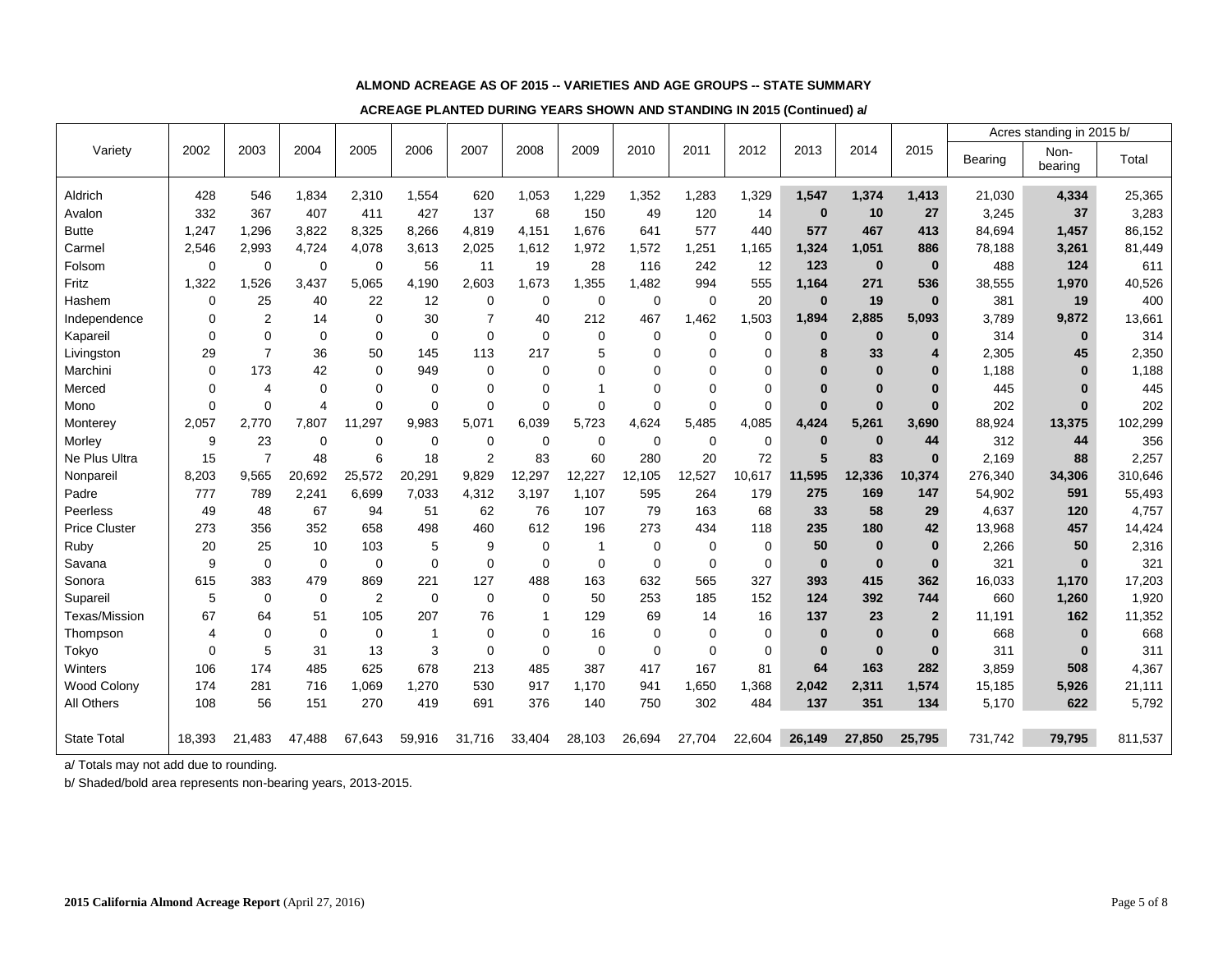| County             | 1986 &<br>Earlier | 1987        | 1988           | 1989           | 1990           | 1991        | 1992           | 1993        | 1994        | 1995        | 1996        | 1997  | 1998        | 1999             | 2000         | 2001           |
|--------------------|-------------------|-------------|----------------|----------------|----------------|-------------|----------------|-------------|-------------|-------------|-------------|-------|-------------|------------------|--------------|----------------|
| <b>Butte</b>       | 1,753             | 44          | 176            | 32             | 160            | 110         | 328            | 190         | 260         | 581         | 1,005       | 532   | 519         | 309              | 535          | 437            |
| Calaveras          | 10                | $\mathbf 0$ | $\mathbf 0$    | $\mathbf 0$    | $\mathbf 0$    | $\mathbf 0$ | $\overline{0}$ | $\mathbf 0$ | $\mathbf 0$ | $\mathbf 0$ | $\mathbf 0$ | 0     | $\mathbf 0$ | $\boldsymbol{0}$ | $\mathbf 0$  | $\mathbf 0$    |
| Colusa             | 497               | 76          | 57             | 140            | 86             | 37          | 60             | 178         | 508         | 324         | 369         | 532   | 715         | 708              | 555          | 896            |
| Contra Costa       | 6                 | 0           | $\mathbf 0$    | $\mathbf 0$    | $\mathbf 0$    | 0           | 0              | $\mathbf 0$ | 0           | $\mathbf 0$ | $\mathbf 0$ | 0     | $\mathbf 0$ | $\mathbf 0$      | $\mathbf{1}$ | 0              |
| Fresno             | 1,148             | 221         | 72             | 314            | 985            | 224         | 294            | 754         | 988         | 1,322       | 912         | 1,806 | 1,706       | 2,184            | 1,796        | 1,507          |
| Glenn              | 587               | 56          | 40             | 165            | 151            | 122         | 31             | 226         | 1,017       | 1,187       | 775         | 249   | 1,240       | 1,250            | 770          | 758            |
| Kern               | 727               | 106         | 227            | 284            | 774            | 338         | 221            | 1,006       | 1,248       | 1,461       | 1,833       | 2,007 | 4,486       | 4,071            | 1,102        | 914            |
| Kings              | 16                | 8           | $\mathbf 0$    | $\overline{7}$ | $\mathbf 0$    | 0           | $\mathbf 0$    | 12          | 15          | 47          | $\mathbf 0$ | 52    | 354         | 58               | 64           | 294            |
| Madera             | 2,740             | 182         | 229            | 194            | 419            | 429         | 332            | 430         | 727         | 711         | 854         | 962   | 588         | 410              | 308          | 801            |
| Merced             | 4,153             | 326         | 282            | 501            | 803            | 570         | 784            | 542         | 1,464       | 1,308       | 992         | 1,342 | 1,482       | 1,215            | 1,311        | 1,071          |
| Placer             | 10                | 0           | $\mathbf 0$    | 0              | $\mathbf 0$    | $\mathbf 0$ | $\mathbf 0$    | $\mathbf 0$ | $\mathbf 0$ | $\mathbf 0$ | $\mathbf 0$ | 0     | $\mathbf 0$ | $\mathbf 0$      | $\mathbf 0$  | $\mathbf 0$    |
| Riverside          | $\mathbf 0$       | 0           | $\mathbf 0$    | 0              | $\mathbf 0$    | $\mathbf 0$ | $\mathbf 0$    | $\mathbf 0$ | $\mathbf 0$ | $\mathbf 0$ | $\mathbf 0$ | 0     | $\mathbf 0$ | $\mathbf 0$      | 0            | 0              |
| Sacramento         |                   | 0           | $\mathbf 0$    | $\pmb{0}$      | $\mathbf 0$    | 0           | $\mathbf 0$    | $\mathbf 0$ | $\mathbf 0$ | $\mathbf 0$ | 0           | 0     | $\Omega$    | $\mathbf 0$      | $\mathbf 0$  | $\mathbf 0$    |
| San Joaquin        | 1,881             | 123         | 176            | 158            | 266            | 150         | 264            | 385         | 454         | 479         | 567         | 471   | 563         | 515              | 695          | 471            |
| San Luis Obisp     | 467               | $\mathbf 0$ | $\mathbf 0$    | 0              | $\mathbf 0$    | 0           | 0              | 0           | $\mathbf 0$ | $\mathbf 0$ | 0           | 0     | $\mathbf 0$ | 0                | 4            | 0              |
| Santa Clara        | $\mathbf 0$       | 0           | $\mathbf 0$    | 0              | $\mathbf 0$    | $\mathbf 0$ | $\mathbf 0$    | $\mathbf 0$ | $\mathbf 0$ | $\mathbf 0$ | $\mathbf 0$ | 0     | $\mathbf 0$ | $\mathbf 0$      | $\mathbf 0$  | 0              |
| Solano             | 119               | 0           | 20             | 0              | $\mathbf 0$    | 0           | $\mathbf 0$    | $\mathbf 0$ | 19          | 49          | 46          | 57    | 83          | 13               | 99           | 35             |
| Stanislaus         | 3,413             | 200         | 461            | 482            | 676            | 721         | 982            | 896         | 1,955       | 1,484       | 1,097       | 1,420 | 1,786       | 1,456            | 1,169        | 1,315          |
| Sutter             | 204               | 5           | $\mathbf 0$    | 6              | 0              | 19          | 12             | $\mathbf 0$ | 40          | 30          | 37          | 125   | 133         | 16               | 29           | $\overline{c}$ |
| Tehama             | 299               | 41          | 15             | 11             | $\mathbf 0$    | 20          | 6              | 107         | 130         | 130         | 240         | 36    | 275         | 122              | 71           | 70             |
| Tulare             | 343               | 19          | 12             | 83             | 65             | 57          | 243            | 50          | 28          | 187         | 329         | 222   | 219         | 341              | 358          | 101            |
| Yolo               | 442               | 13          | 12             | 12             | $\overline{7}$ | 11          | 20             | 64          | 21          | 96          | 132         | 170   | 64          | 89               | 88           | 86             |
| Yuba               | 12                | $\mathbf 0$ | $\overline{7}$ | 0              | 0              | 27          | 0              | 0           | $\mathbf 0$ | 0           | 70          | 0     | 86          | 59               | 0            | 14             |
| All Others         | 3                 | 0           | $\mathbf 0$    | $\mathbf 0$    | $\mathbf 0$    | $\mathbf 0$ | $\mathbf 0$    | $\Omega$    | $\Omega$    | $\Omega$    | $\mathbf 0$ | 0     | $\mathbf 0$ | $\mathbf 0$      | 0            | $\mathbf 0$    |
| <b>State Total</b> | 18,830            | 1,419       | 1,785          | 2,389          | 4,393          | 2,836       | 3,575          | 4,839       | 8,874       | 9,396       | 9,259       | 9,983 | 14,299      | 12,816           | 8,954        | 8,770          |

### **2015 NONPAREIL VARIETY ACREAGE SUMMARY BY YEAR PLANTED a/**

a/ Totals may not add due to rounding.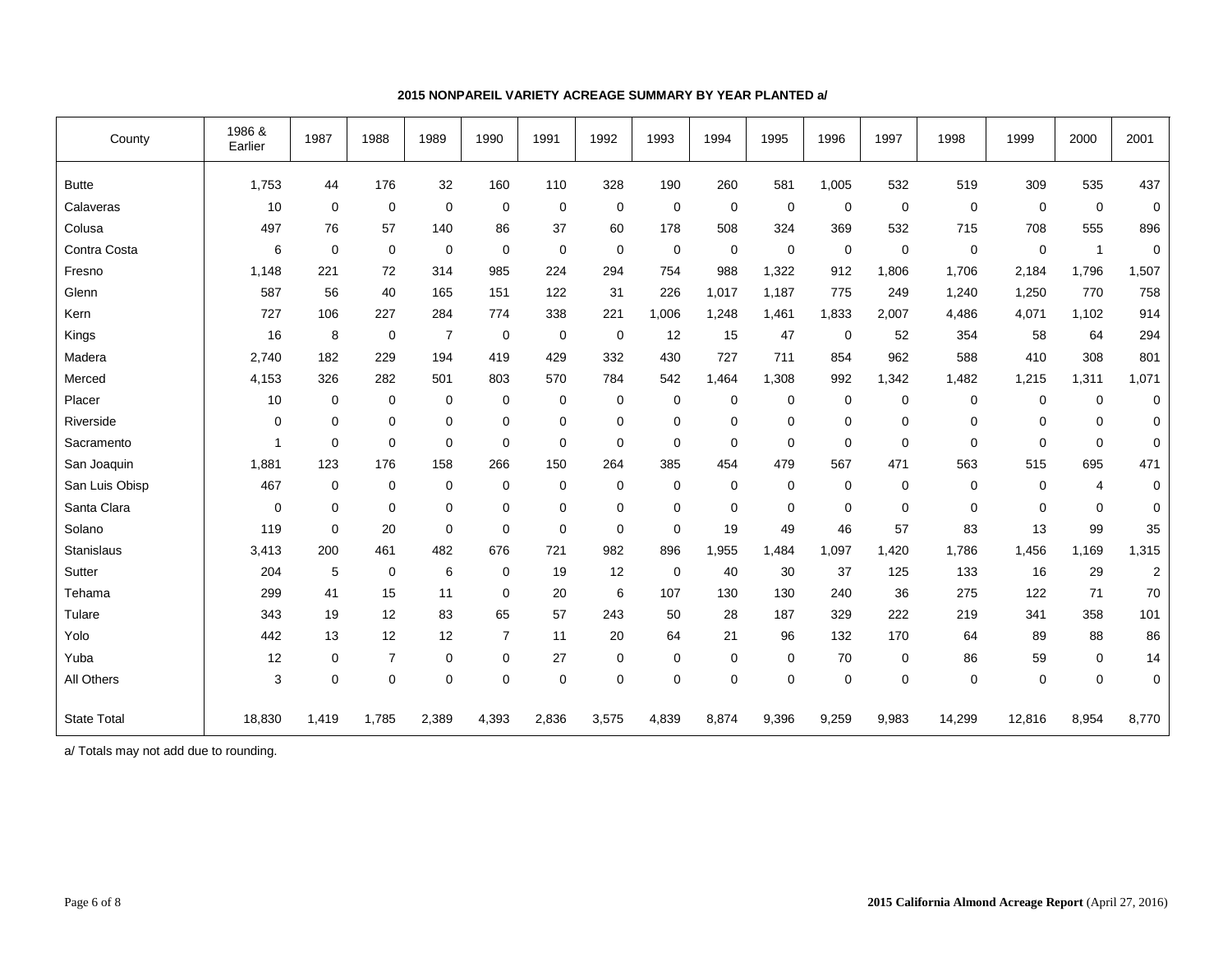|                    |                |             |             |             |          |             |             |             |             |             |             |              |              |              |                | Acres standing in 2015 b/ |                |  |
|--------------------|----------------|-------------|-------------|-------------|----------|-------------|-------------|-------------|-------------|-------------|-------------|--------------|--------------|--------------|----------------|---------------------------|----------------|--|
| County             | 2002           | 2003        | 2004        | 2005        | 2006     | 2007        | 2008        | 2009        | 2010        | 2011        | 2012        | 2013         | 2014         | 2015         | Bearing        | Non-<br>bearing           | Total          |  |
| <b>Butte</b>       | 364            | 375         | 701         | 394         | 578      | 234         | 269         | 457         | 720         | 515         | 393         | 174          | 222          | 207          | 11,970         | 603                       | 12,573         |  |
| Calaveras          | 0              | $\mathbf 0$ | $\mathbf 0$ | $\mathbf 0$ | 0        | 0           | 0           | $\mathbf 0$ | 0           | $\mathbf 0$ | $\mathbf 0$ | $\bf{0}$     | $\bf{0}$     | $\mathbf{0}$ | 10             | $\bf{0}$                  | 10             |  |
| Colusa             | 328            | 1,027       | 1,143       | 2,249       | 1,453    | 773         | 340         | 1,076       | 491         | 1,092       | 474         | 365          | 602          | 770          | 16,180         | 1,736                     | 17,916         |  |
| Contra Costa       | $\Omega$       | $\mathbf 0$ | $\mathbf 0$ | $\mathbf 0$ | 0        | $\mathbf 0$ | $\mathbf 0$ | $\mathbf 0$ | $\mathbf 0$ | $\Omega$    | $\mathbf 0$ | $\mathbf{0}$ | $\bf{0}$     | $\mathbf{0}$ | $\overline{7}$ | $\bf{0}$                  | $\overline{7}$ |  |
| Fresno             | 1,414          | 1,981       | 3,389       | 4,497       | 3,920    | .638        | 1,482       | 1,525       | 1,719       | 2,304       | 1,842       | 1,930        | 2,237        | 2,779        | 41,944         | 6,946                     | 48,890         |  |
| Glenn              | 513            | 383         | 1,081       | 819         | 1,313    | 332         | 405         | 768         | 494         | 367         | 396         | 444          | 421          | 317          | 15,494         | 1,181                     | 16,676         |  |
| Kern               | 777            | 940         | 5,749       | 7,066       | 5,416    | 968         | 1,766       | 1,423       | 1,645       | 2,355       | 1,177       | 2,813        | 2,020        | 1,349        | 50,088         | 6,181                     | 56,269         |  |
| Kings              | 18             | 9           | 197         | 295         | 339      | 121         | 320         | 283         | 176         | 120         | 52          | 98           | 51           | 250          | 2,855          | 399                       | 3,254          |  |
| Madera             | 625            | 1,321       | 2,024       | 1,738       | 2,022    | 1.724       | 2,508       | 2,631       | 1,384       | 1,218       | 1,594       | 1,833        | 1,898        | 998          | 29,104         | 4,728                     | 33,833         |  |
| Merced             | 1,207          | 1,206       | 2,282       | 2.174       | 1,732    | 1.678       | 1,604       | 1,111       | 1,346       | 1,084       | 1,778       | 805          | 1,533        | 1,052        | 35,346         | 3,391                     | 38,737         |  |
| Placer             | 0              | 0           | 0           | 0           | 0        | 0           | 0           | $\mathbf 0$ | 0           | 11          | $\mathbf 0$ | $\bf{0}$     | $\bf{0}$     | $\bf{0}$     | 21             | $\bf{0}$                  | 21             |  |
| Riverside          | 0              | $\mathbf 0$ | $\mathbf 0$ | $\mathbf 0$ | 0        | $\Omega$    | 115         | $\mathbf 0$ | 0           | $\mathbf 0$ | $\mathbf 0$ | $\mathbf 0$  | $\mathbf{0}$ | $\mathbf{0}$ | 115            | $\bf{0}$                  | 115            |  |
| Sacramento         | $\overline{0}$ | $\mathbf 0$ | $\Omega$    | $\mathbf 0$ | $\Omega$ | $\Omega$    | $\Omega$    | $\Omega$    | $\Omega$    | $\Omega$    | $\mathbf 0$ | $\mathbf{0}$ | 8            | 33           | $\mathbf{1}$   | 40                        | 41             |  |
| San Joaquin        | 467            | 518         | 726         | 670         | 444      | 475         | 637         | 552         | 491         | 789         | 677         | 593          | 711          | 441          | 14,063         | 1,744                     | 15,807         |  |
| San Luis Obispo    | $\mathbf 0$    | $\mathbf 0$ | $\mathbf 0$ | $\mathbf 0$ | 0        | $\mathbf 0$ | $\mathbf 0$ | $\mathbf 0$ | $\mathbf 0$ | $\mathbf 0$ | $\mathbf 0$ | $\bf{0}$     | $\bf{0}$     | $\mathbf{0}$ | 471            | $\bf{0}$                  | 471            |  |
| Santa Clara        | 0              | 0           | 0           | $\mathbf 0$ | 0        | $\Omega$    | 24          | $\mathbf 0$ | 0           | $\mathbf 0$ | $\mathbf 0$ | $\bf{0}$     | $\bf{0}$     | $\mathbf{0}$ | 24             | $\bf{0}$                  | 24             |  |
| Solano             | 89             | 17          | 41          | 113         | 107      | 15          | 16          | 53          | 20          | 25          | 16          | 96           | 230          | 181          | 1,053          | 506                       | 1,558          |  |
| Stanislaus         | 1,892          | 1,129       | 1,897       | 3,651       | 1.553    | .080        | 2,064       | 1,553       | 1,682       | 1,559       | 1,345       | 1.624        | 1,080        | 683          | 38,919         | 3,387                     | 42,306         |  |
| Sutter             | 10             | 19          | 71          | 124         | 106      | 12          | 12          | 27          | 115         | 69          | 37          | 10           | 56           | 133          | 1,260          | 200                       | 1,460          |  |
| Tehama             | 172            | 213         | 217         | 102         | 116      | 89          | 39          | 127         | 368         | 73          | 137         | 6            | 147          | 52           | 3,225          | 204                       | 3,429          |  |
| Tulare             | 196            | 356         | 592         | 1.448       | 951      | 539         | 498         | 424         | 1,201       | 544         | 452         | 497          | 782          | 665          | 9,856          | 1,944                     | 11,801         |  |
| Yolo               | 99             | 71          | 551         | 235         | 209      | 151         | 200         | 216         | 250         | 388         | 247         | 308          | 340          | 462          | 3,942          | 1,110                     | 5,052          |  |
| Yuba               | 33             | 0           | 33          | $\mathbf 0$ | 30       | 0           | 0           | $\mathbf 0$ | 3           | 15          | $\mathbf 0$ | $\mathbf 0$  | $\bf{0}$     | 5            | 389            | 5                         | 393            |  |
| All Others         | 0              | $\mathbf 0$ | $\mathbf 0$ | $\mathbf 0$ | 0        | $\Omega$    | 0           | $\mathbf 0$ | 0           | $\mathbf 0$ | $\mathbf 0$ | $\bf{0}$     | $\mathbf{0}$ | $\bf{0}$     | 3              | $\mathbf{0}$              | 3              |  |
|                    |                |             |             |             |          |             |             |             |             |             |             |              |              |              |                |                           |                |  |
| <b>State Total</b> | 8,203          | 9,565       | 20,692      | 25,572      | 20,291   | 9,829       | 12,297      | 12,227      | 12,105      | 12,527      | 10,617      | 11,595       | 12,336       | 10,374       | 276,340        | 34,306                    | 310,646        |  |

## **2015 NONPAREIL VARIETY ACREAGE SUMMARY BY YEAR PLANTED (Continued) a/**

a/ Totals may not add due to rounding.

b/ Shaded/bold area represents non-bearing years, 2013-2015.